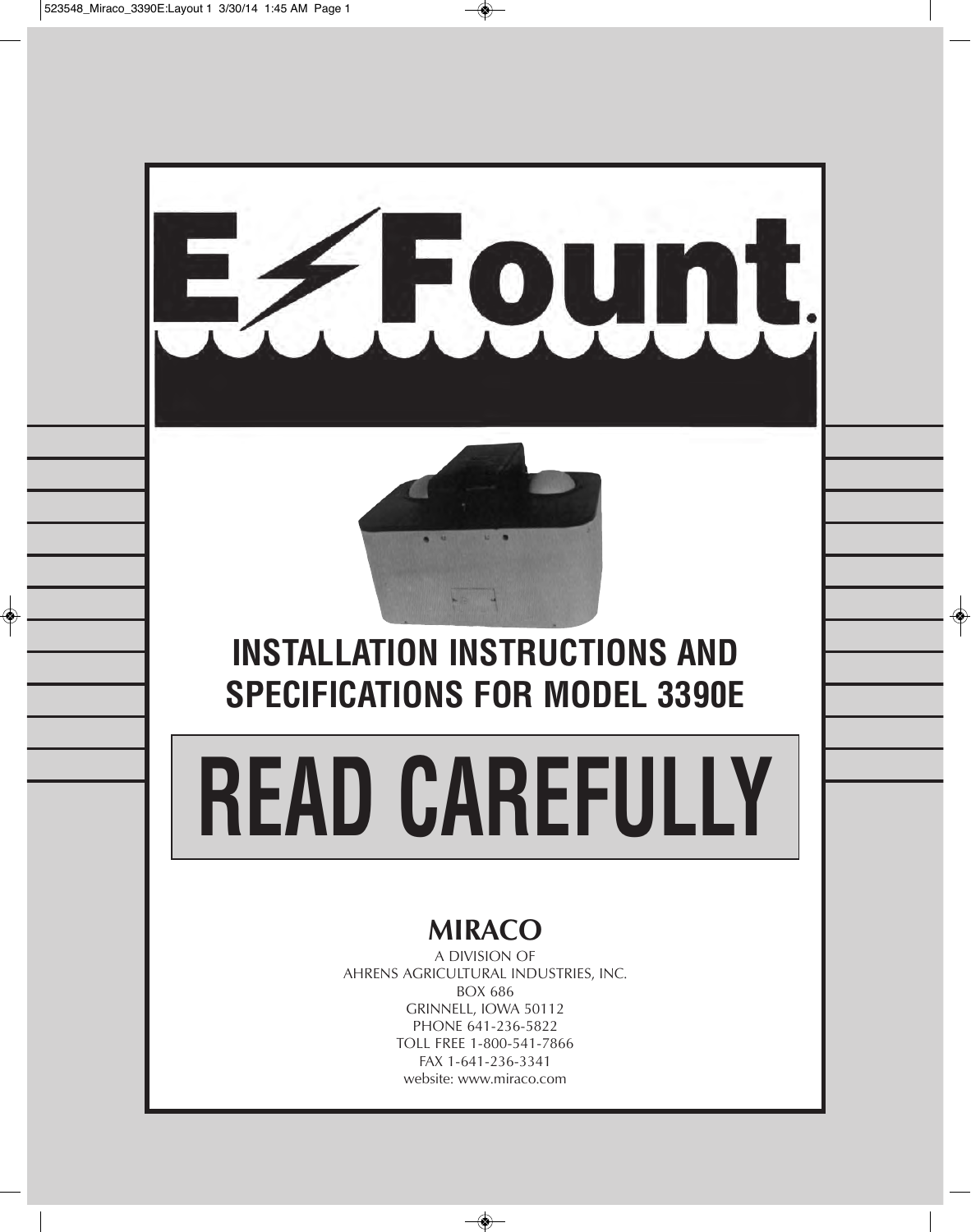## **SPECIFICATIONS**

#### PART 1 - GENERAL

- A. DESCRIPTION:
	- 1. The E-fount is the finest operating, lowest cost, energy efficient livestock waterer on the market today. The sealed atmosphere helps prevent the formation of scum and algae. It also prevents tongue injuries from contact with frigid steel.
	- 2. All edges are curved and sloped to prevent injury to people and animals.

#### B. WEIGHTS & DIMENSIONS

| Model # | <b>Capacity</b> | <b>Gallons</b> | <b>Description</b>           | <b>Dimensions</b>              | <b>Weight</b> |
|---------|-----------------|----------------|------------------------------|--------------------------------|---------------|
| 3390-E  | $150$ hd. beef  | 40             | $2-10$ $3/4$ " ball closures | $43'' \times 29'' \times 20''$ | 119#          |
|         | 60 hd. dairy    |                | $10"$ opening                |                                |               |
|         | 20 horses       |                | Removable ends               |                                |               |

#### C. MATERIAL NECESSARY FOR INSTALLATION:

- 1. Concrete
- 2. P.V.C. Glue
- 3. #834 insulated tube
- 4. Thread sealer or teflon tape

PART II - MATERIALS, PRODUCTS

- A. MATERIALS:
	- 1. High impact Rockite™ polyethylene.
- B. INSULATION:
	- 1. The base, cover and lid closures are filled with a 3" thickness of Urethane foam.
- C. VALVE:
	- 1. Miraco valve with brass rods and ends.
- D. ELECTRICAL:
	- 1. Cartridge heater 75 watt
	- 2. Cartridge thermostat

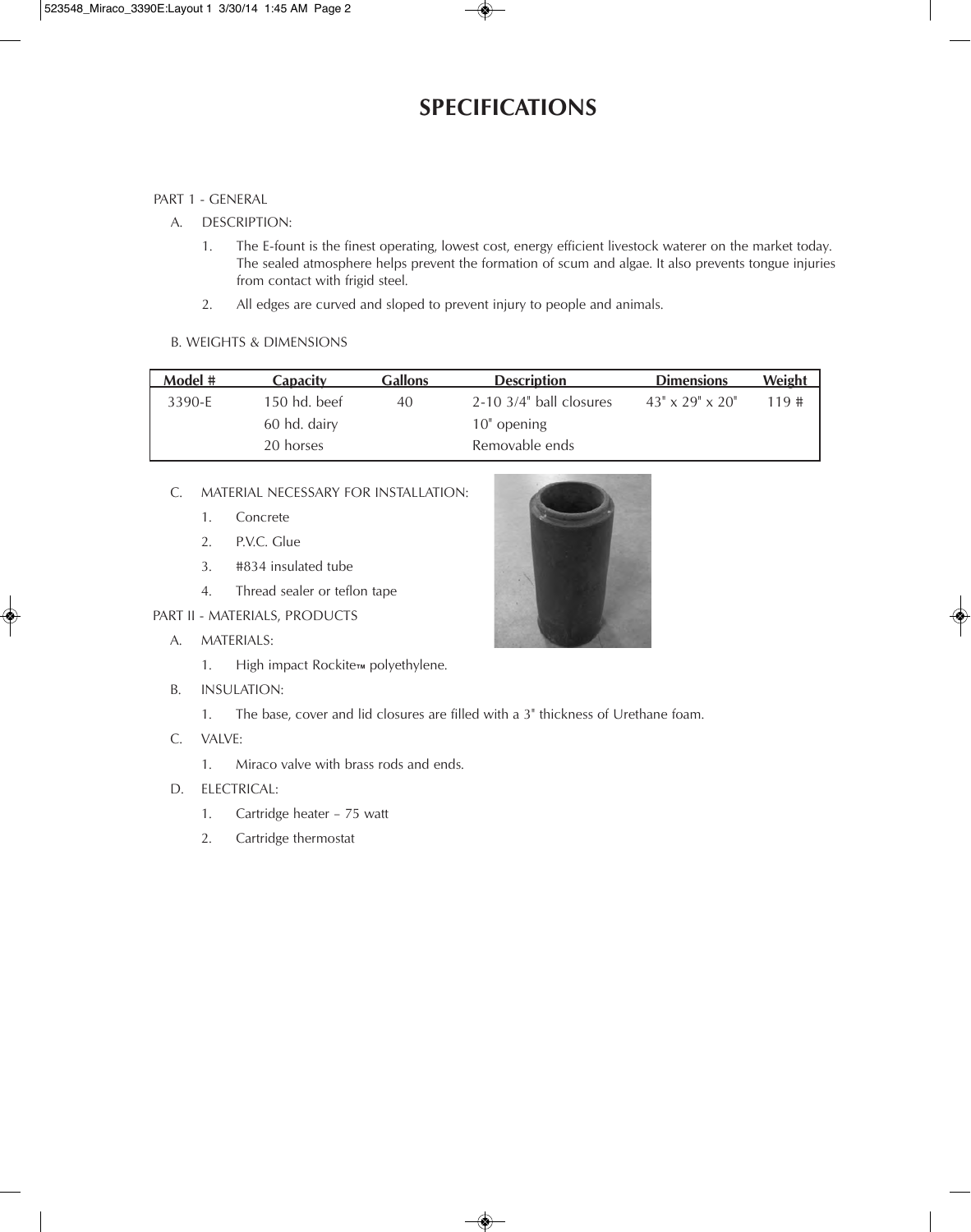# **E FOUNT #3390E INSTALLATION INSTRUCTIONS**

**NOTE:** For cold climates, insulate the upper portion of your heat well with styrofoam or blue board rigid insulation.



#### **Step 1**

Install your heat well at least 1' below frost or down to your water line to insure frost free operation. Install the water line so it comes up close to the center of the heat well. For existing installation where a small hole is all you have, use a low wattage heat tape on the line to prevent freezing.



#### **Step 2**

Pull the paper backing off the rubber gasket furnished in your parts carton. Stick this gasket on the bottom of your tank. Keep the gasket as close to the edge as possible. This is necessary to keep air out and keep your heat well dry.



#### **Step 3**

After pulling your #14–3 romex or #14–2 with ground up through the hole provided, center your tank and drill 3/8" holes in the cement and drive the 3/8" stainless steel concrete anchors provided.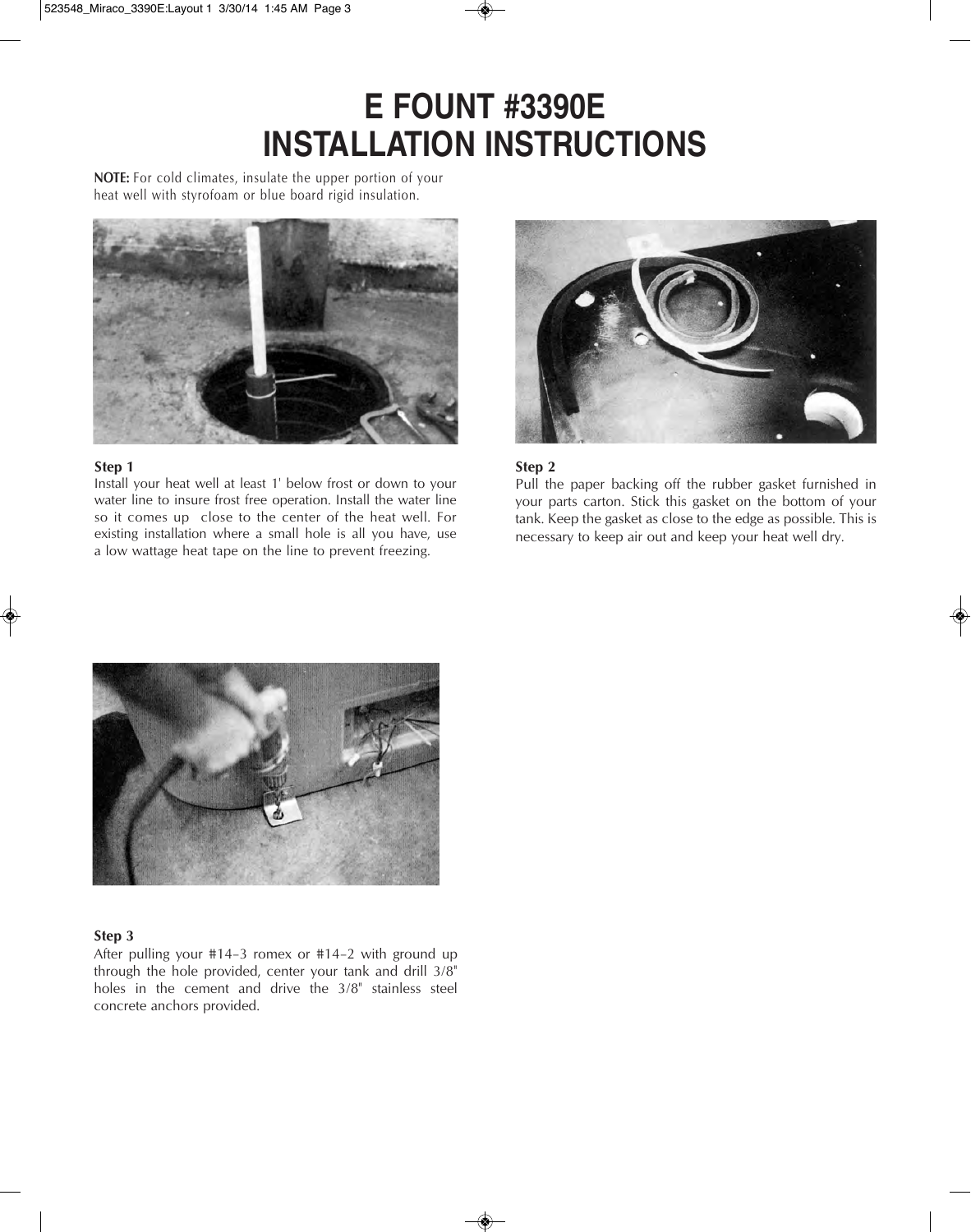

After you have completed steps 1 thru 3, your fill line will be standing above the 4" riser pipe. Make sure the 4" pipe is pushed completely down into the bottom fitting.



**Step 5**

With a pen or pencil, make a mark on the fill line 2 3/4" below the top of the 4" outer pipe.



#### **Step 6**

The riser pipe is not glued into the bottom fitting. Pull the riser pipe out of the bottom fitting.





With a hack saw, cut off the fill line where you made your mark previously.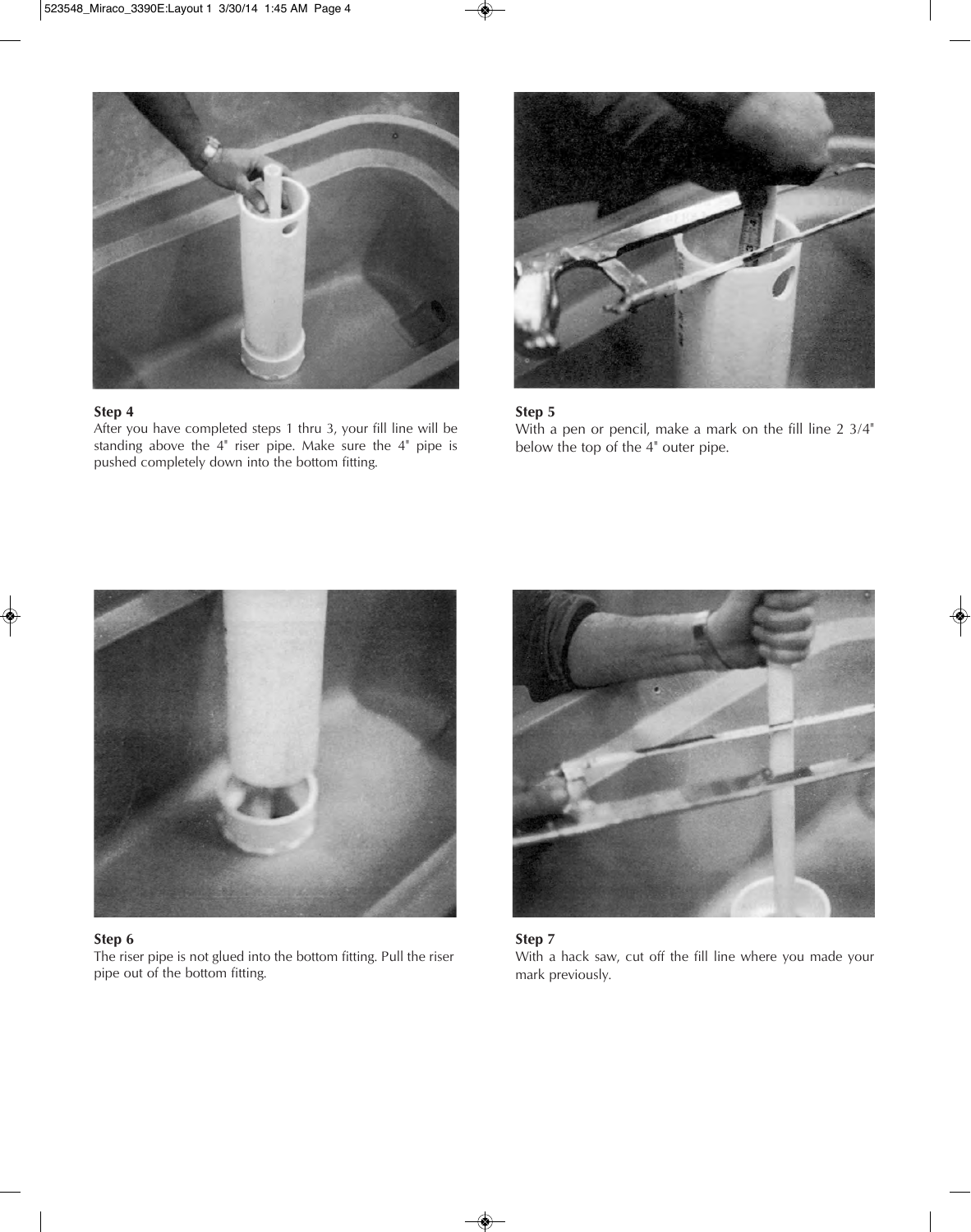

The pipe insulation should be up into the tank about 2". If you are using a low wattage heat tape to protect the water line, do not use the pipe insulation. **Step 9**



After applying thread sealer on the plug in the 3/4" "T," glue the "T" assembly to the fill line with the threaded fitting pointed at the opposite wall of the tank farthest away from the line.



**Step 10** Make any adjustments before the cement sets up.



#### **Step 11**

Using the same PVC cement, apply it to the bottom of your 4" riser pipe. Make sure all connections are clean before applying glue.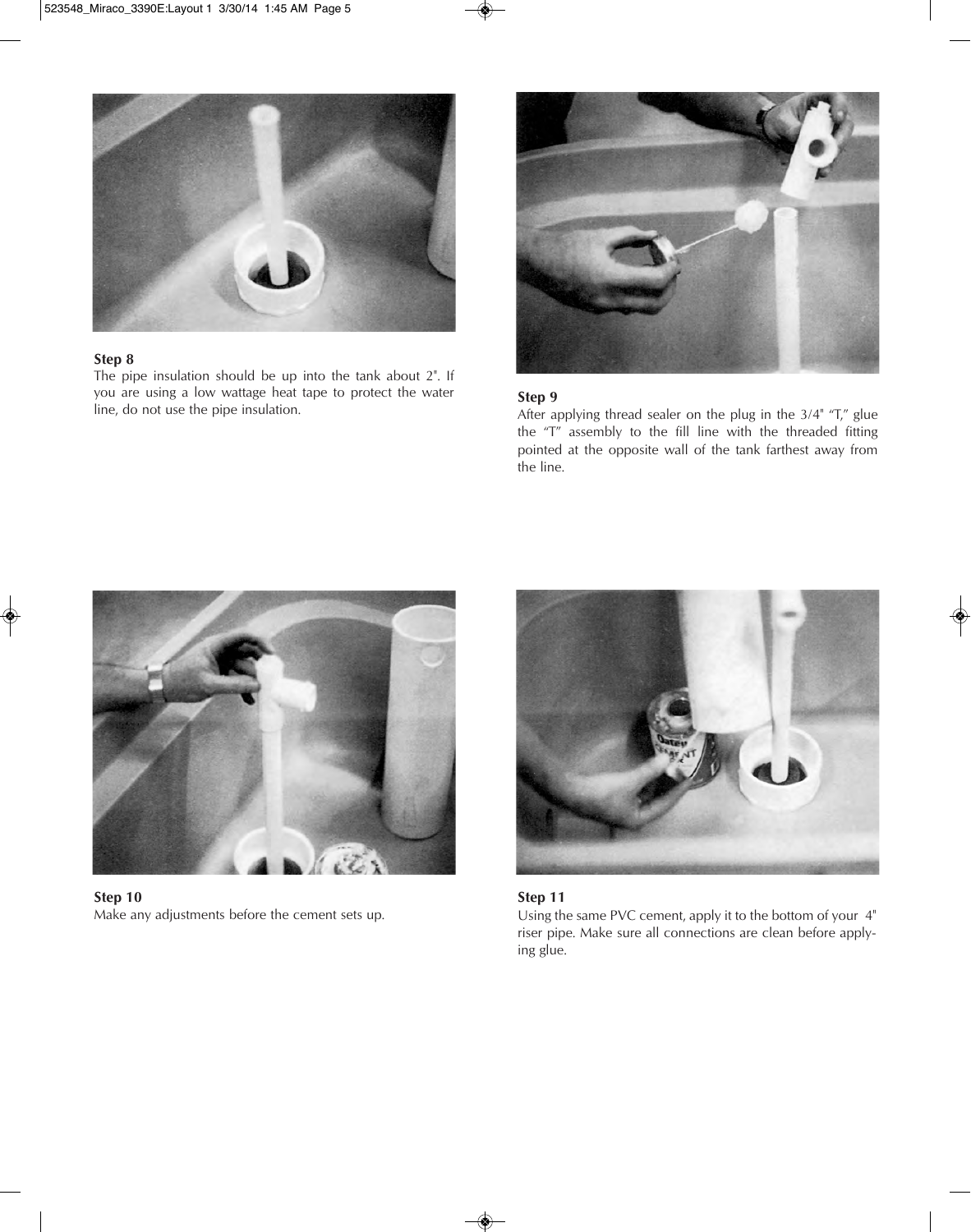

After PVC cement has been applied, push the riser pipe into the bottom fitting and align with the "T" fitting so the "T" fitting fits into the 1 1/4" hold at the top of the riser pipe. Push the 4" pipe down completely to the bottom of the fitting.



#### **Step 13**

Apply plumbers pipe cement to the valve threads or use teflon thread sealer.



#### **Step 14**

Screw the valve into the "T" fitting so the valve is tight. In most cases, hand tight is sufficient. If wrenches are required, be careful not to over tighten. Valve should be straight up and down when tightened. Valve should be back tight against the 4" riser pipe.



#### **Step 15**

Install the bob float and arm with the brass thumb screw. When the water level is at the proper setting, the horizontal arm should be parallel with the water and the vertical arm should be screwed up until the bob float is within 3/8" of the nylon fitting.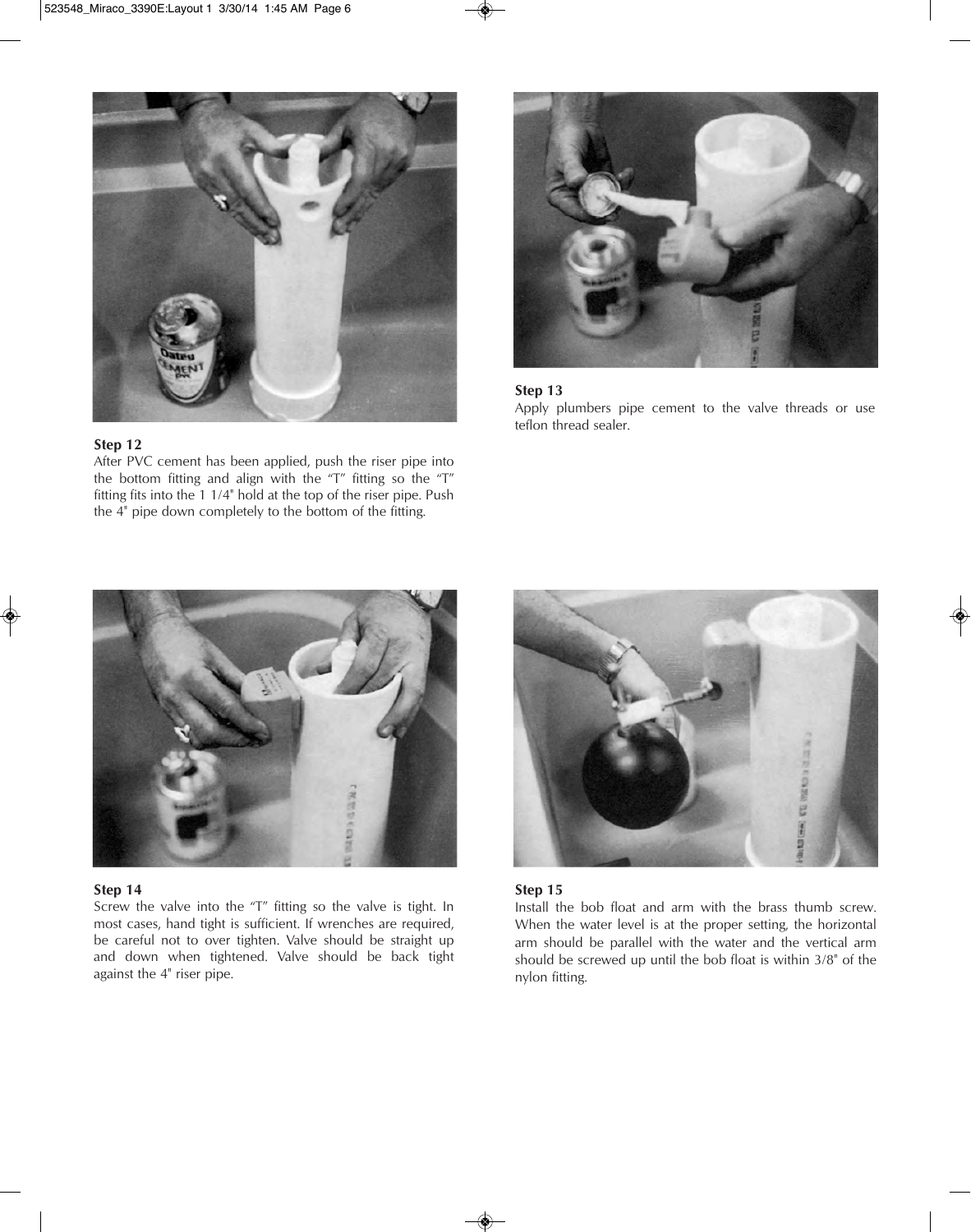

All water adjustment can be done by turning the vertical arm up or down thru the top access.



**Step 17** Always place the drain plugs in from the inside to prevent them from coming out.

### Miraco Livestock waterers Express warranty and Waiver of implied warranties and consequential damages

#### **Express Warranty**

Ahrens Agricultural Industries Co., dba Miraco, expressly warrants that the Miraco waterers (excluding valve and valve parts) will be free of defects in materials and workmanship for a period of five (5) years from delivery. The Miraco valve and valve parts are warranted to be free of defects in materials and workmanship for a period of one (1) year from delivery. Such warranty does not apply to any Miraco unit that has been subjected to misuse, or material failure to install, operate or maintain in accordance with Miraco's written instructions, or other events acts or omission, including but not limited to acts of nature, which affect the Miraco unit materially and adversely and are not attributable to Miraco.

This warranty is limited to the repair or replacement of the defective part, at the option of Miraco. Such repair or replacement part is warranted only for the unexpired portion of the original warranty period. Buyers with warranty claims should contact their local dealer immediately.

Heaters in all electrically heated units are warranted for a period of one (1) year.

#### **Waiver of implied warranties and Consequential damages**

Except for the above express warranty, this product is sold as is. Implied warranties of merchantability and fitness for a particular purpose, as well as special, indirect or consequential damages, are all waived by the buyer.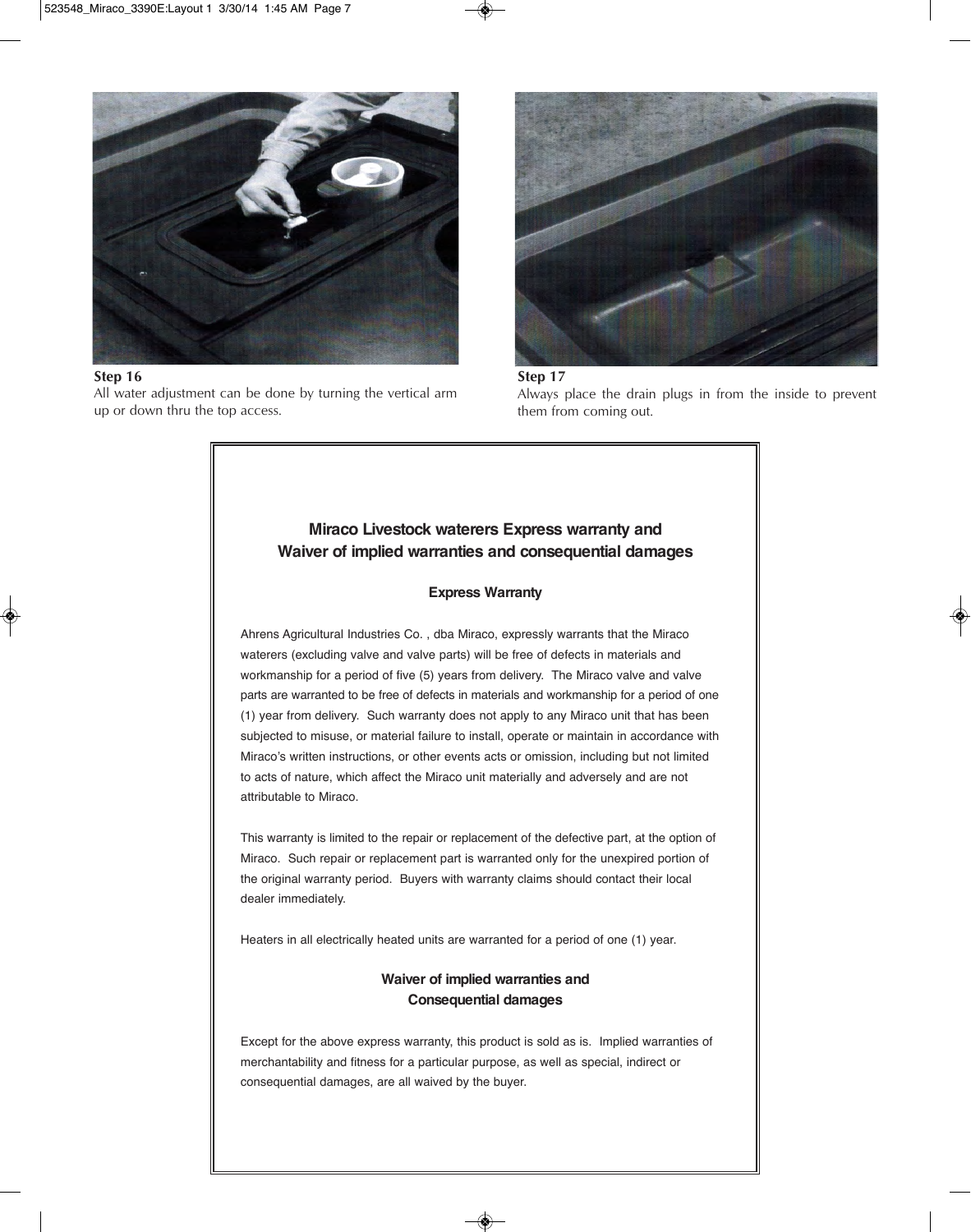

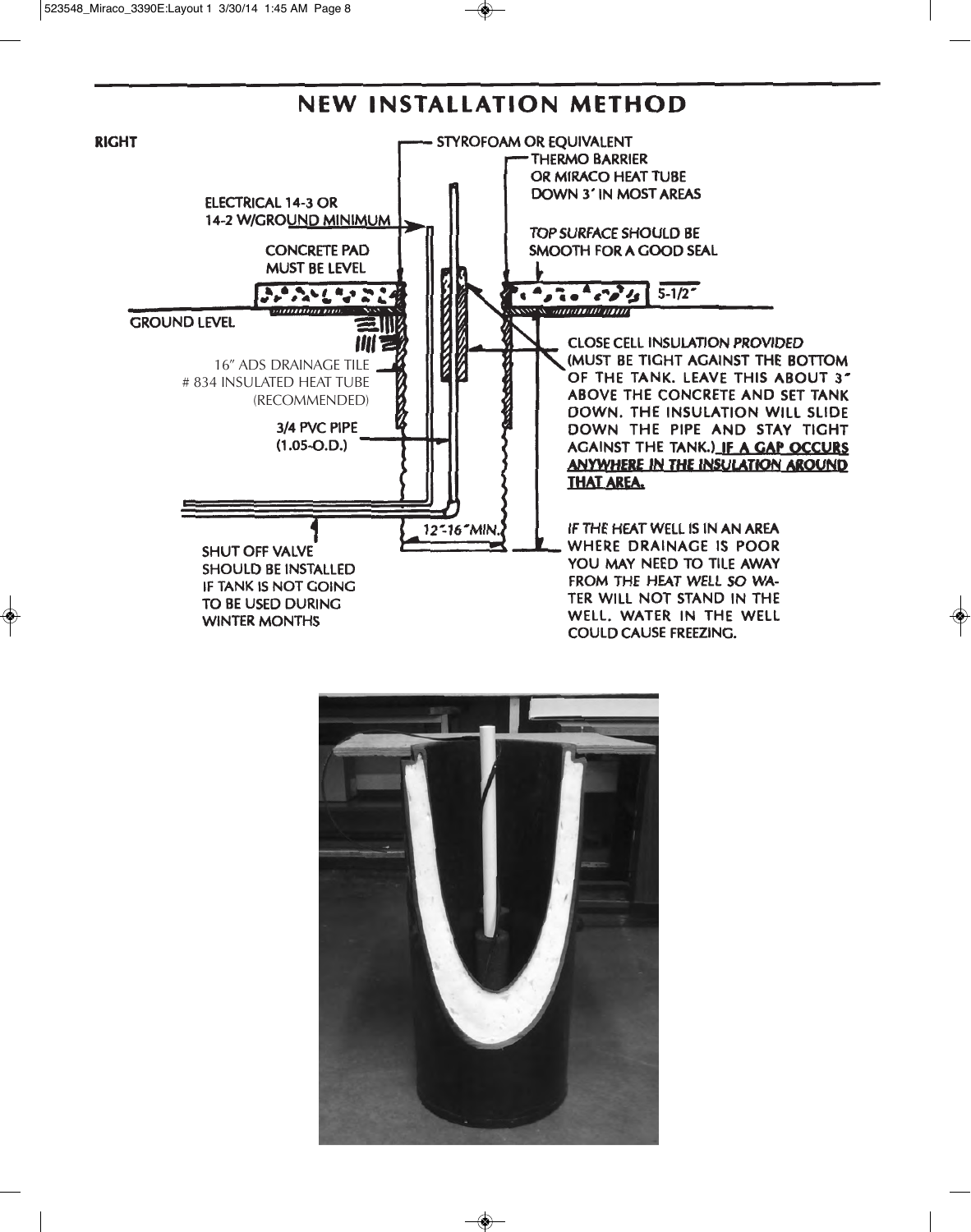# **BASE AND ANCHOR PLATE DIMENSIONS MODEL #3390E**

**DRILL ANCHOR BOLTS IN AFTER SETTING TANK, USE 3/8" CEMENT DRILL** 

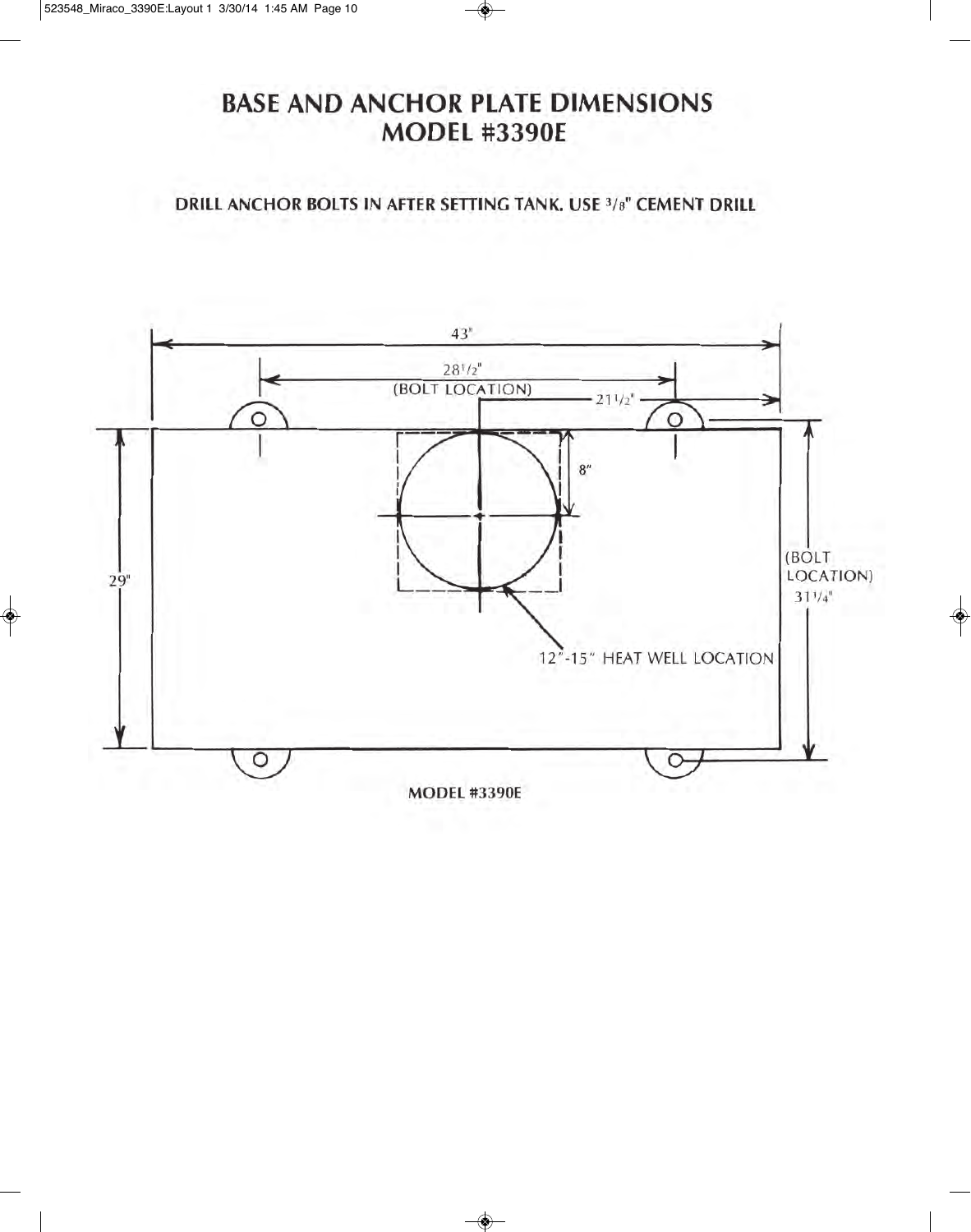

ELECTRICAL CONNECTION—Electrical service must be made and maintained by a qualified electrician. Each fountain must be wired through a fuse box with proper sized wire. (Refer to access plate for electrical requirements.) Hot wire must be run through the thermostat, and the neutral wire run to the white wire or neutral marked wire in junction box. A copper ground rod, buried in a minimum of 10' in soil, must be provided at each fountain. Connect ground wire from rod to ground connection in junction box.

THERMOSTAT-Preset at the factory for 50°.

WARNING-NEVER ALLOW THE E-FOUNT TO SET EMPTY UNLESS THE HEATER HAS BEEN TURNED OFF. ALWAYS DISCONNECT ELECTRICITY TO THE E-FONT BEFORE DRAINING. DAMAGE TO THE TANK CAN OCCUR.

WARNING: THIS INSTALLATION MUST BE MADE AND MAINTAINED IN STRICT CONFORMITY WITH NATIONAL/LOCAL PLUMBING CODES AND NATIONAL/LOCAL ELECTRICAL CODES (CSA IN CANADA). THE APPLICABLE PROVISIONS OF THESE CODES TAKE PRECEDENT. FAILURE TO MAKE AND MAINTAIN ALL INSTALLATIONS PROPERLY MAY RESULT IN LOSS OF LIVESTOCK, PERSONAL INJURY, OR DEATH.

NOTICE: CANADIAN ELECTRICAL CODE-PART 1 REQUIRES LIVESTOCK WATERERS INSTALLED IN FEEDLOTS IN OPEN FEEDING AREAS SHALL BE GROUNDED BY A SEPARATE COPPER GROUNDING CONDUCTOR OR AT LEAST NO.6 AWG TERMINATING AT A POINT WHERE THE BRANCH CIRCUIT RECEIVES ITS SUPPLY.